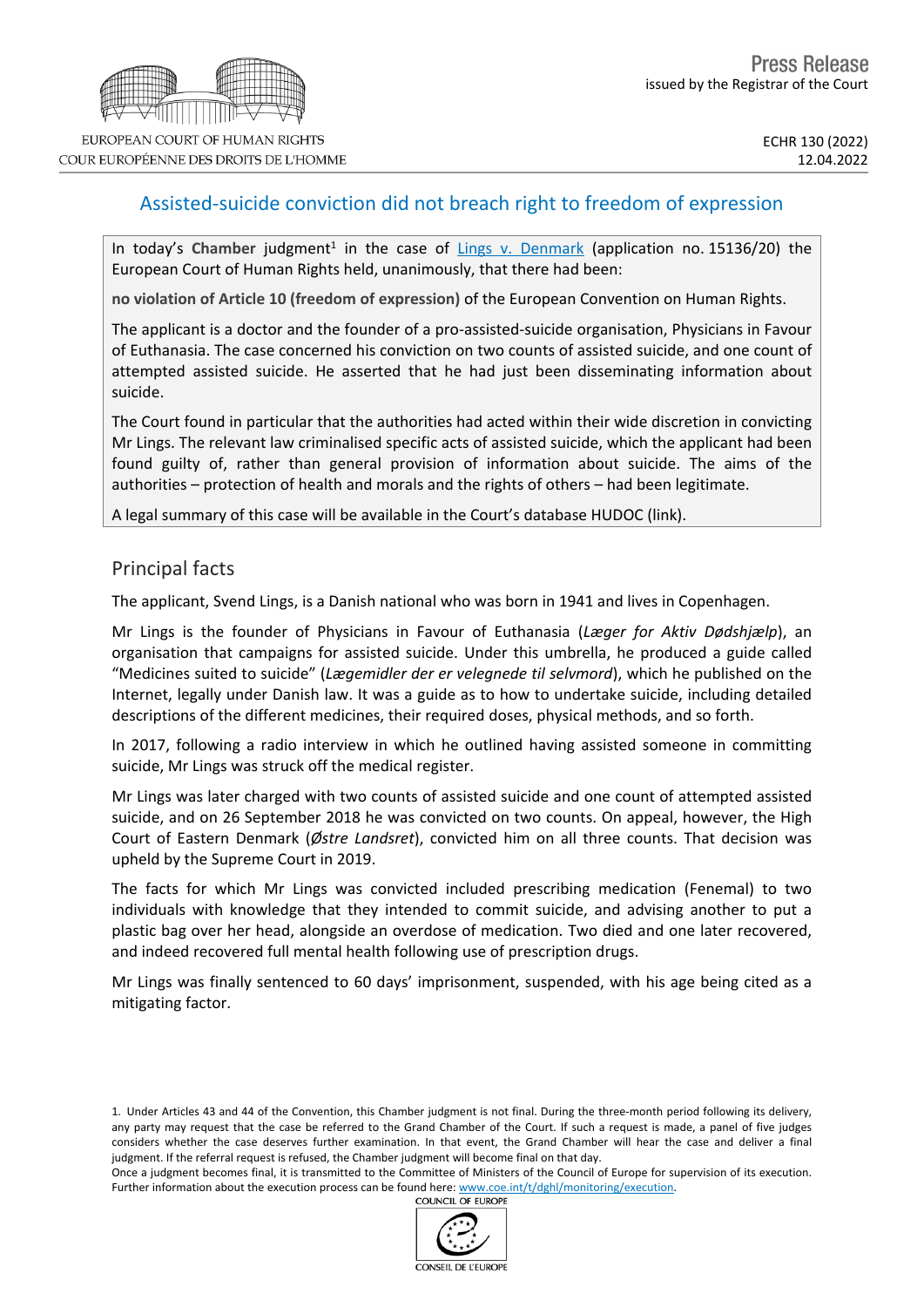# Complaints, procedure and composition of the Court

Relying on Article 10 (freedom of expression) of the European Convention on Human Rights the applicant complained that the final domestic-court decision had breached his right to free expression.

The application was lodged with the European Court of Human Rights on 18 March 2020.

Judgment was given by a Chamber of seven judges, composed as follows:

Carlo **Ranzoni** (Liechtenstein), *President*, Jon Fridrik **Kjølbro** (Denmark), Egidijus **Kūris** (Lithuania), Branko **Lubarda** (Serbia), Gilberto **Felici** (San Marino), Saadet **Yüksel** (Turkey), Diana **Sârcu** (the Republic of Moldova),

and also Stanley **Naismith**, *Section Registrar.*

## Decision of the Court

The parties did not dispute that the applicant's conviction had been an interference with his freeexpression rights. The Court proceeded on that basis. It also found that it had been prescribed by law (Article 240 of the Criminal Code).

It noted that assisted suicide had been illegal in Denmark since 1930, and that the relevant law provided that a specific act of assistance to commit suicide had to have taken place for conviction. However, the Court was not called on to determine whether the criminalisation of assisted suicide was justified, only whether it was "necessary in a democratic society" in this case. It noted in that regard that the authorities have a duty to protect vulnerable members of society.

The Court emphasised that no right to assisted suicide existed under the Convention.

The Court took note of the Supreme Court's final conclusions and saw no reason to disagree with them, in particular that Mr Lings' advice, although based on his guide to suicide, had pushed one of the individuals towards suicide. Although publication of the guide had been legal, the case had rested on the specific advice given to individuals. It held that neither the conviction nor the sentence had been excessive in this case.

Overall, the domestic courts' reasons for taking the decision they did – protection of health and morals and the rights of others – had been legitimate, and they had acted within the wide discretion ("margin of appreciation") afforded to the authorities in this particular case.

The Court therefore found no violation of Article 10 of the Convention.

### *The judgment is available only in English.*

This press release is a document produced by the Registry. It does not bind the Court. Decisions, judgments and further information about the Court can be found on [www.echr.coe.int](http://www.echr.coe.int/). To receive the Court's press releases, please subscribe here: [www.echr.coe.int/RSS/en](http://www.echr.coe.int/RSS/en) or follow us on Twitter [@ECHR\\_CEDH](https://twitter.com/ECHR_CEDH).

#### **Press contacts** [echrpress@echr.coe.int](mailto:Echrpress@echr.coe.int) | tel.: +33 3 90 21 42 08

**We would encourage journalists to send their enquiries via email.**